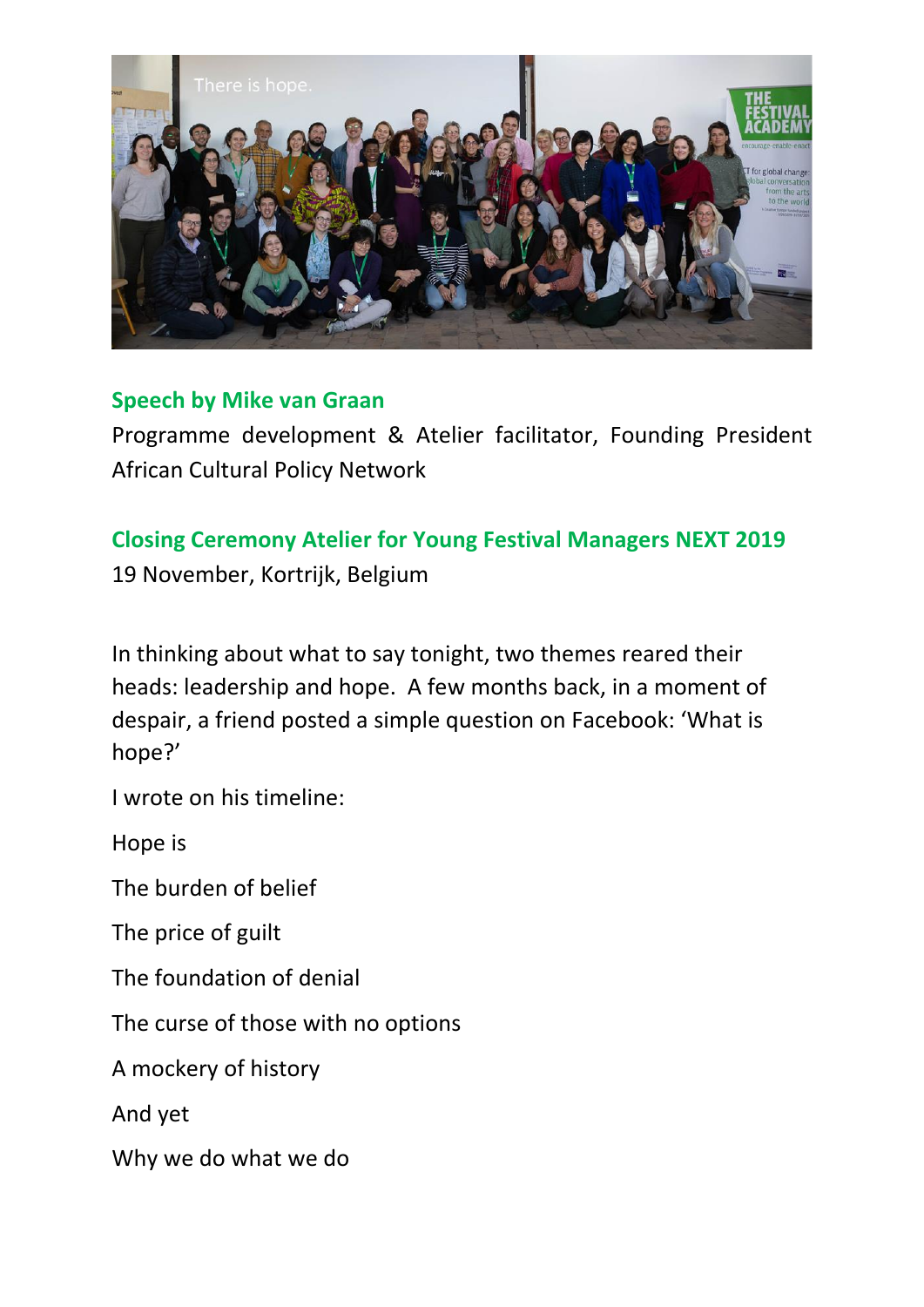He hasn't unfriended me. Yet.

Rather than ignorant or denialist hope,

I believe that as intellectuals, as creatives, our lot is to dwell within the Gramscian paradox of the pessimism of the intellect, and the optimism of the will. With our minds, our intellects, we are able to analyse, understand and conclude that the world is in a mess, that structural inequality is as unsustainable as it is deepening, and that unbridled capitalism is wrecking our planet, and will ultimately eliminate our species.

And yet, the very act of living, of living consciously, rather than in denial or in wilful ignorance, is an act of optimism. That we seek to change our immediate worlds, our bigger festival worlds and the world through our festivals and other creative interventions, are acts of optimism.

We live in a world characterised by the worst forms of leadership: greedy, petulant, elitist, narrow-minded, ungenerous…characteristics that come to infuse our politics, and bend us towards pessimism.

As festival and programme managers, you are leaders, compasses of optimism.

I want to leave you with some thoughts on counter-intuitive leadership. Not as someone who has landed all of these, but as one with whom these ideas resonate.

Leadership is about serving, rather than being served; leadership is not self-serving, self-seeking, but serving our artists, our stakeholders, our publics.

Traditional concepts of leadership emphasise power and strength. But leadership can also be manifested in vulnerability, in uncertainty, in being led and in learning.